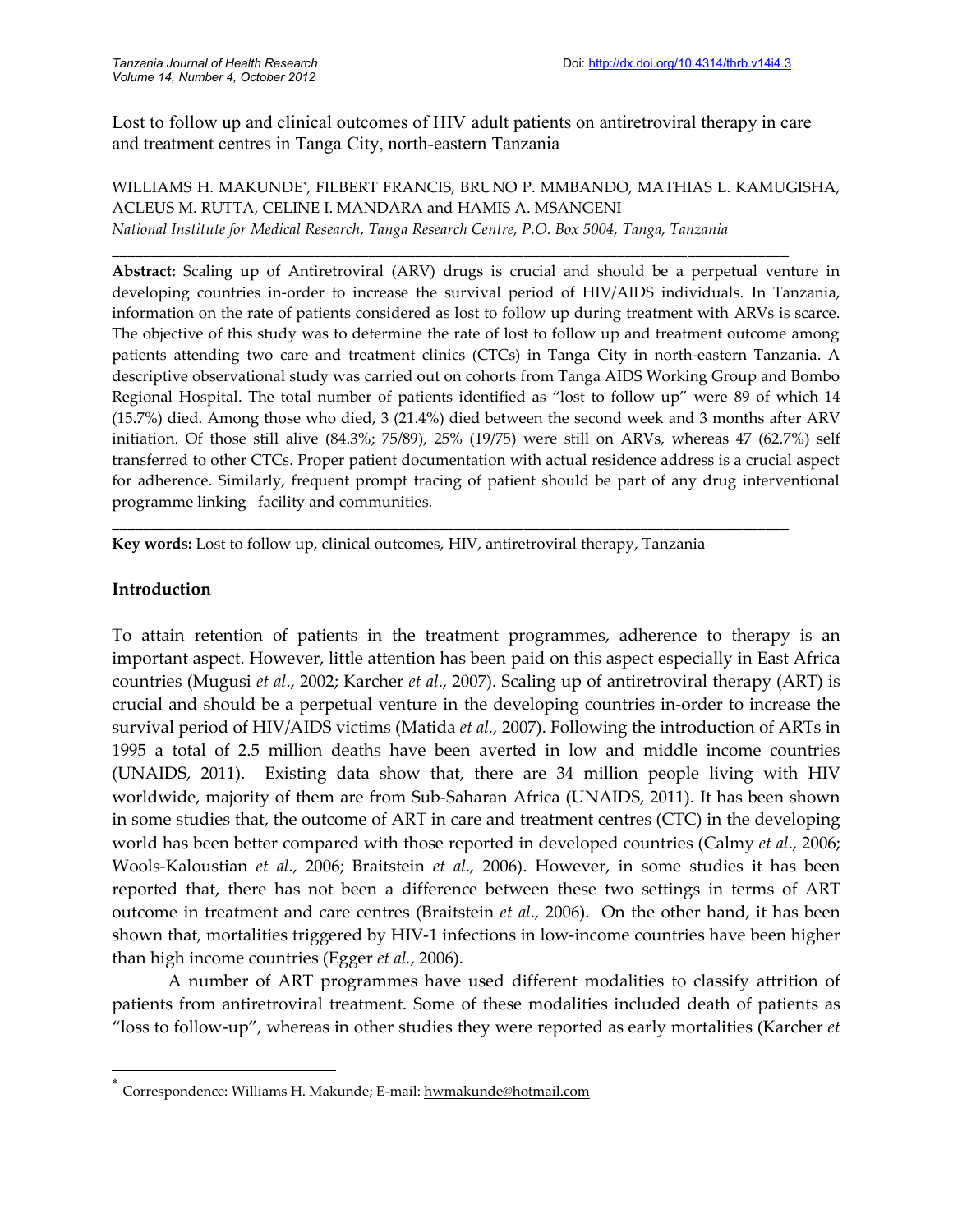*al*., 2007). It is important to catch all types of patients who missed scheduled clinic visits or medication pickups for specific period of time. Some patients remain in the programmes but stop taking ART (Fox & Rosen, 2010) while others can be transferred to other facilities and continue to take ART (Mocroft *et al*., 1997). In accordance with criteria set by each clinic, patients are classified as lost to follow-up (LTFU) if they have not attended scheduled clinic for two or more consecutive visits (Rosen *et al.*, 2007) or did not attend completely for at least two or three months ("drop out") (Calmy *et al.,* 2006; Ferradini *et al*., 2006). Whereas in Tanzania according to the National AIDS Control Programme these patients are classified as LTFU if two-to-three attempts to truck them failed within three months (NACP, 2005). It has been observed that the rates of patients LTFU varies between different CTCs, ranging from 5% (Calmy *et al.,* 2006) to 25% (Wools-Kaloustian *et al.,* 2006). On the other hand, in Tanzania a program known as *TUNAJALI* (literary meaning "*We Care*") has shown that a facility with over 5,000 patients on ART were reported to have LTFU of between 30-40% of the enrolled patient (Mpangile *et al.,* 2010). Observations in three ART programme clinics, one each in Africa, Asia and South America, with active follow-up did experience a lower proportion of LTFU of 12% in the first year. For those programmes without active follow-up a higher proportion of 19% LTFU (Braitstein *et al.,* 2006) has been observed.

Tanzania is among the resource constraints countries with an estimated population of about 43.6 million people of which 1.4 million are living with HIV/AIDS, 70.5% being of age 25- 49 and 15% being 15-24 years old (UNAIDS, 2011). By December 2010, a total of 740,040 people living with HIV (PLHIV) had been enrolled at 11,000 health facilities countrywide, and 76.2% of 440,000 eligible clients are on ART (NACP, 2012). Thus, in order to get the benefits of ART there is a need for more efforts to reduce LTFU of patients on ART so that early death, high morbidity and drug resistance are minimized or stopped in Tanzania. In this study, therefore, we analyzed the LTFU and treatment outcomes of patients between two care and treatment clinics during a period of 12 months, of follow up post ART initiation. This would enable proper documentation of the magnitude of problem of LTFU and treatment outcome in order to assist policy markers and programme managers addressing the challenges encountered in LTFU of patients on ART care and treatment programmes.

# **Materials and Methods**

#### *Study area and patients*

This descriptive and observational study was conducted at two adjacent care and treatment centres (CTC), namely the Tanga AIDS Working Group (TAWG=I) and Bombo Regional Hospital (BRHT=II) in Tanga City of north-eastern Tanzania. Data collection was effected between June 2006 and July 2008. Study participants came within the realms of Tanga City, namely Sahare, Mikanjuni, Ngamiani, Mabawa, Majengo, Nguvumali and Pongwe. The participants were recruited upon consent and after fulfilling the criteria for receiving ART, according to the National AIDS Clinical Management Guidelines (NACP, 2009). Only those with CD4 cell counts below  $200/\mu$ l and not taking ART were included in this study. Follow up was conducted on monthly basis for a period of 12 months during which clinical and laboratory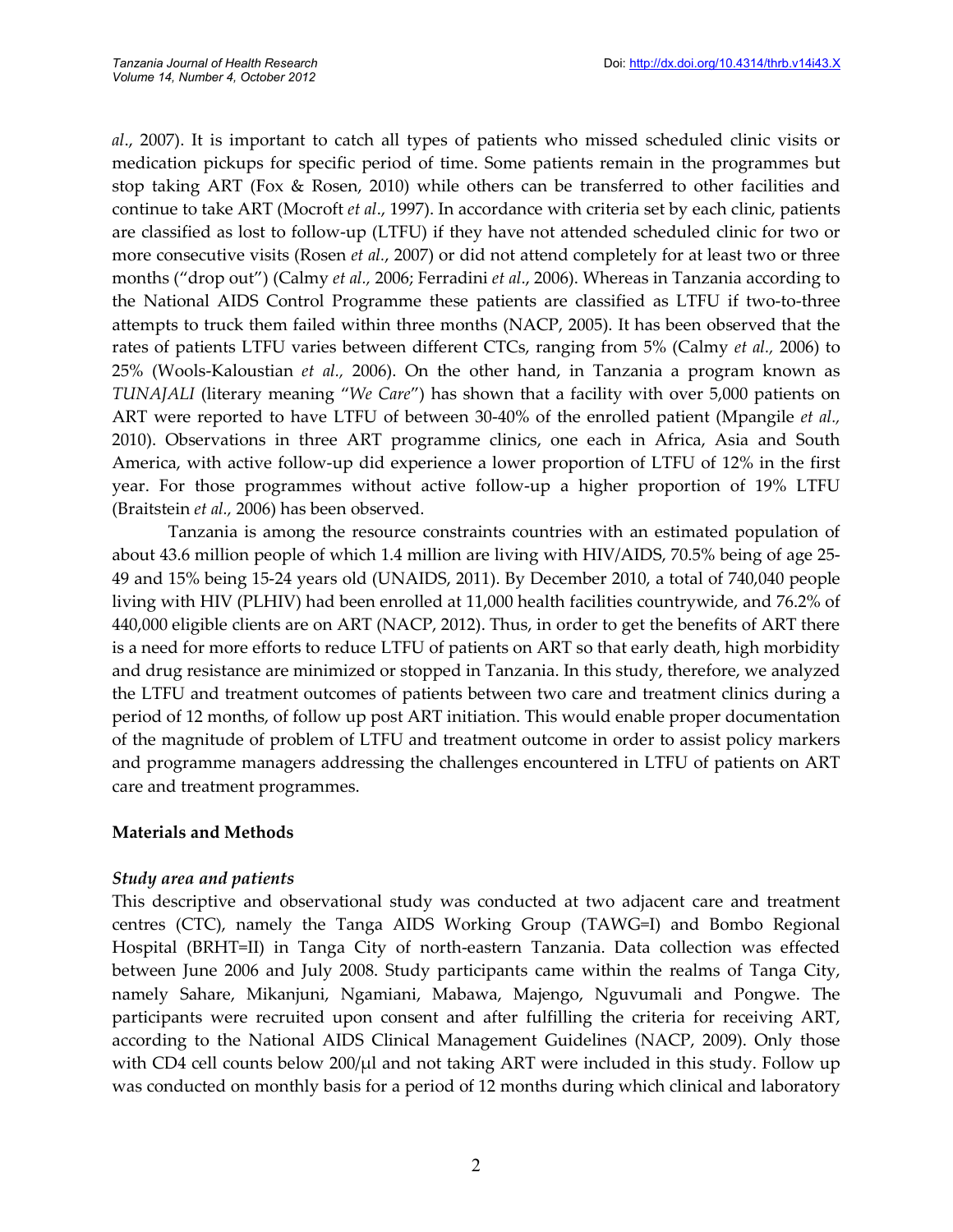assessments were performed together with collection of ART by the study participants. A fixed drug combination regimen was provided for a period of 2 weeks as tolerance test, and thereafter a full monthly therapeutic course was prescribed according to individual's body weight.

For this study, lost to follow up is defined as patient has not attended scheduled clinic for three months consecutively and their vital status is unknown. At the same time, two-three attempts to truck those patients have failed. For this study clinical outcome is defined as treatment outcome, and includes CD4 T Lymphocytes, CD8 T lymphocytes, haemoglobin levels, body weight and death.

# *Follow up procedures by counsellor nurses*

Study participants were provided with a blue identity (ID) card to produce every time they visit the clinic and another card for the prescription of ART drugs, clinic dates and monitoring through the drug facility register provided by the Ministry of Health and Social Welfare. At baseline, counsellor nurses and area community assistants were provided with client ID and area residential numbers and where possible house numbers. The purposes were to help weekly follow up to collect adverse drug events and clinical assessment.

# *Data collection*

Data were collected on structured questionnaires and entered into a computer and managed using Microsoft Access 2003. Then the data were imported into STATA version 8.0 software programme for analysis. Patients from TAWG (CTC I) and Bombo Regional Hospital (CTC II) were compared. X<sup>2</sup> test with relative risks (RR) and 95% confidence intervals (CI) were used for clinical /treatment outcomes, and the student's t-test was used for time periods between start of ARV, LTFU and patient tracing, with differences at the level of 0.05 considered as significant.

# *Ethical consideration*

Ethical clearance of the study was approved by the Medical Research Coordinating Committee of the National Institute for Medical Research. Informed consents both oral and written were obtained from study participants.

# **Results**

A total of 155 individuals were recruited from both care and treatment centres during the study period. Registration of patients began at CTC I between March 2006 and May 2008 after establishing ARV treatment programme. The services were later extended to CTC II. 106 (68.4%) and 49 (31.6%) patients were recruited from CTC I and CTC II respectively. During the follow up period, 89 (57.4%) patients were reported to have lost to follow-up from the study with high proportion being females 58 (65.2%) as compared to males 31(34.8%). However, this loss to follow up was not statistically significant (*P*=0.5) among males and females. Of the studied individuals, 57.3% (51/89) were from CTC I, and 42.7% (38/89) were from CTC II. There was high rate of lost to follow up at CTC II as compared to CTC I (Table 1). It was observed that,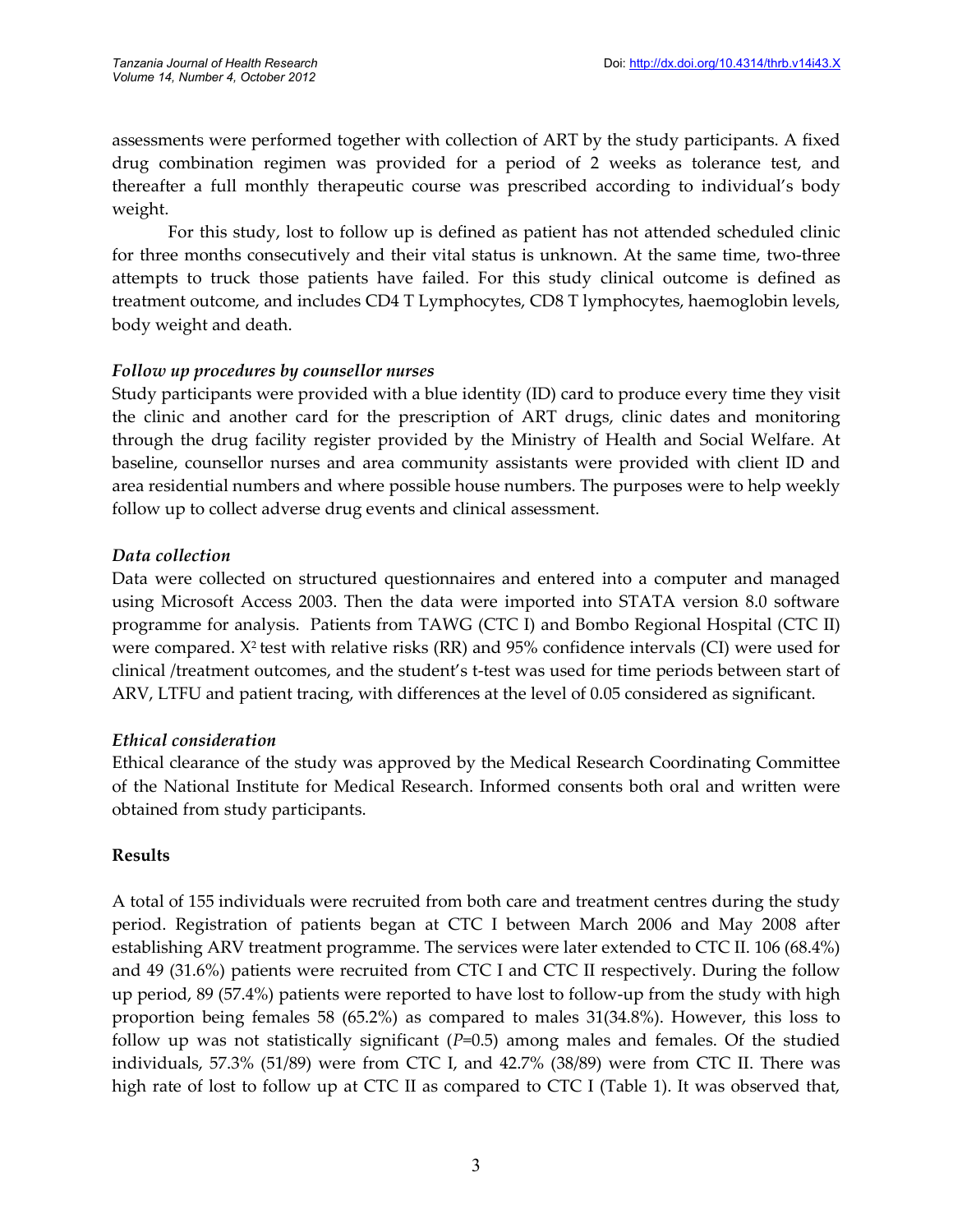individuals who enrolled at CTC II were four times more likely to lost to follow-up as compared to those enrolled at CTC I (Odds 4.1, 95%CI: 1.74-9.83, *P*<0.001).

| Table 1: Characteristics and outcome status of study cohort who were categorized as lost to follow-up |  |  |
|-------------------------------------------------------------------------------------------------------|--|--|
| between the two CTCs clinics                                                                          |  |  |

| Variable                                               | <b>TAWG</b>         | <b>Bombo</b>     |
|--------------------------------------------------------|---------------------|------------------|
| Patient initiated ARV                                  | $106(68.4\%)$       | 49 $(31.6\%)$    |
| Age(median, IQR)                                       | $37.9(33.9 - 51.0)$ | $37.4(32. - 43)$ |
| No. of patient dropped out/lost to follow up           | 51 (57.3%)          | 38 (42.7%)       |
| Mean(95%CI) time between starting ARV and              | $1.2(0.1 - 1.4)$    | $1.0(1.0 - 1.1)$ |
| diagnosis of loss to follow up in months               |                     |                  |
| Median(range) time between Diagnosis of lost to        | 0.9                 | 1.7              |
| follow up and home visits in months                    |                     |                  |
| Actual outcome status at the lost to follow up tracing | 41                  | 34               |
| visit of alive                                         |                     |                  |
| Alive on ARV at the same clinic                        | 0(0.0)              | 0(0.0)           |
| Alive on ARV at different clinics                      | $10(24.4\%)$        | $9(26.5\%)$      |
| Alive but had stopped ARV                              | $1(2.4\%)$          | $3(8.8\%)$       |

**Key**: ARV =antiretroviral therapy

There was a statistical significance difference between the number of individuals LTFU at CTC II and CTC I ( $P = 0.0002$ ) with OR of 0.21 at 95% (CI 0.15-0.52). It was observed that, in all LTFU, the mean time between start of ARV and date of LTFU was 1.2 (0.1-1.4) for CTC I while that for CTC II was 1.0 (0.1-1.4) months. On the other hand, the date between the LTFU and home visiting, the median time was 0.9 and 1.7 months for CTCs I and for II, respectively. The general median with inter-quintile range (IQR) time between initiation of ARV and LTFU for both males and females was 1.3 months (range 1.0-2.0 months). The major reason for LTFU observed was death, with 11 (21.6%) from CTC I and 3 (7.9%) from CTC II. However, the median time between initiation of ARV and death was 1.2 months. Seventy five (84.3%) of the LTFU were still alive; and 47(62.7%) of them had moved/transferred themselves to another CTC elsewhere without prior information to the clinic where they were registered initially. On the other hand about 6 (15.0%) and 3 (8.6%) individuals in CTC I and II, respectively had stopped ARV treatment. The reasons stopping of ARV from the 9 patients included the high bus fare to the health facility (2 patients; 22.2%) spiritual believe that were "served" and cured of the HIV/AIDS (3 patient; 33.3%) and changed ARV into local herbs (4 patients; 44.4%). The time between lost to follow up and home visits was significantly longer for patients recruited at CTC II than those recruited at CTC I (*P*<0.002).

Although the number of patients recruited at CTC II were fewer than those recruited at CTC I, it appears that, the latter patients were more immune-compromised with low CD4 and CD8 T lymphocytes as compared to those of CTC I (Table 2). However, the haemoglobin levels of the two groups were similar at recruitment period [t=0.3; *P* =0.733] (Table 2). The same pattern was observed with body mass index of the two groups.

#### **Table 2: Bio-characteristic features of individuals who lost to follow up**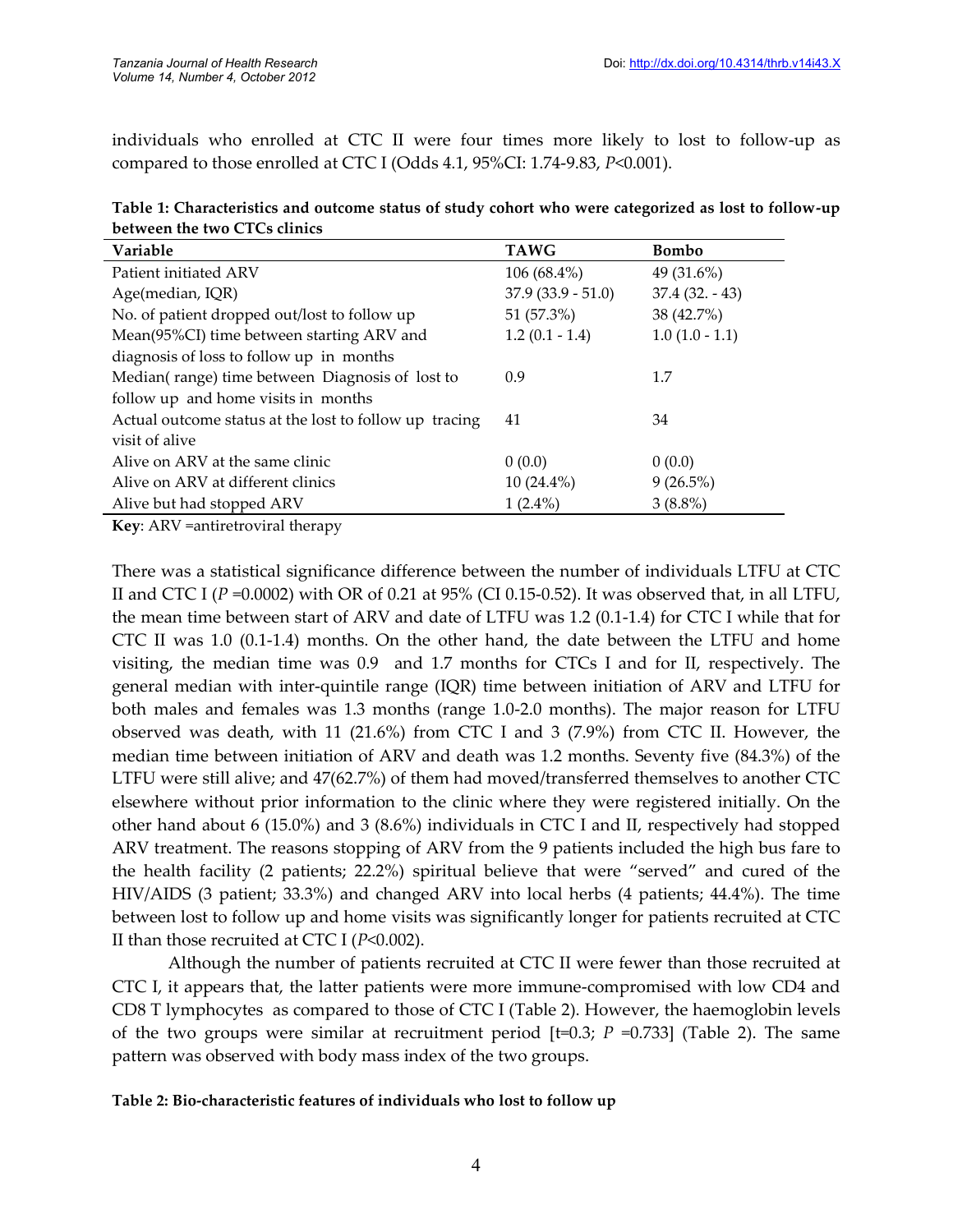| Variable                 | TAWG (CTC I)      | <b>BRHT (CTC II)</b> |
|--------------------------|-------------------|----------------------|
| Total lost to follow up  | 51 (57.3%)        | $38(42.7\%)$         |
| $CD4$ , mean $(95\%$ CI) | 177(113-240.4)    | 123(67.2-180.5)      |
| $CD8$ , mean $(95\%$ CI) | 1069(684-1455)    | 725(538-913)         |
| Haemoglobin(SD)          | $9.9(9.1 - 10.6)$ | $9.8(8.7-10.8)$      |
| Mass body w index(BMI)   | 19(4.1)           | 18.6(2.8)            |
| Sex ratio (Male: Female) | 0.8:1             | 0.4:1                |

Survival-rate as estimated by the Kaplan-Meier survival analysis has shown a survival benefit among individuals on ART with CD4 (>100 cell/µl) (*P*<0.001) at enrolment period (Figure 1). Similar pattern of survival benefit was observed among individuals with haemoglobin (≥ 11g/dL) at recruitment (*P*=0.003) also (Figure 2).



**Figure 1: Survivorships among the individuals with CD4 counts (<100 and >100) at enrolment**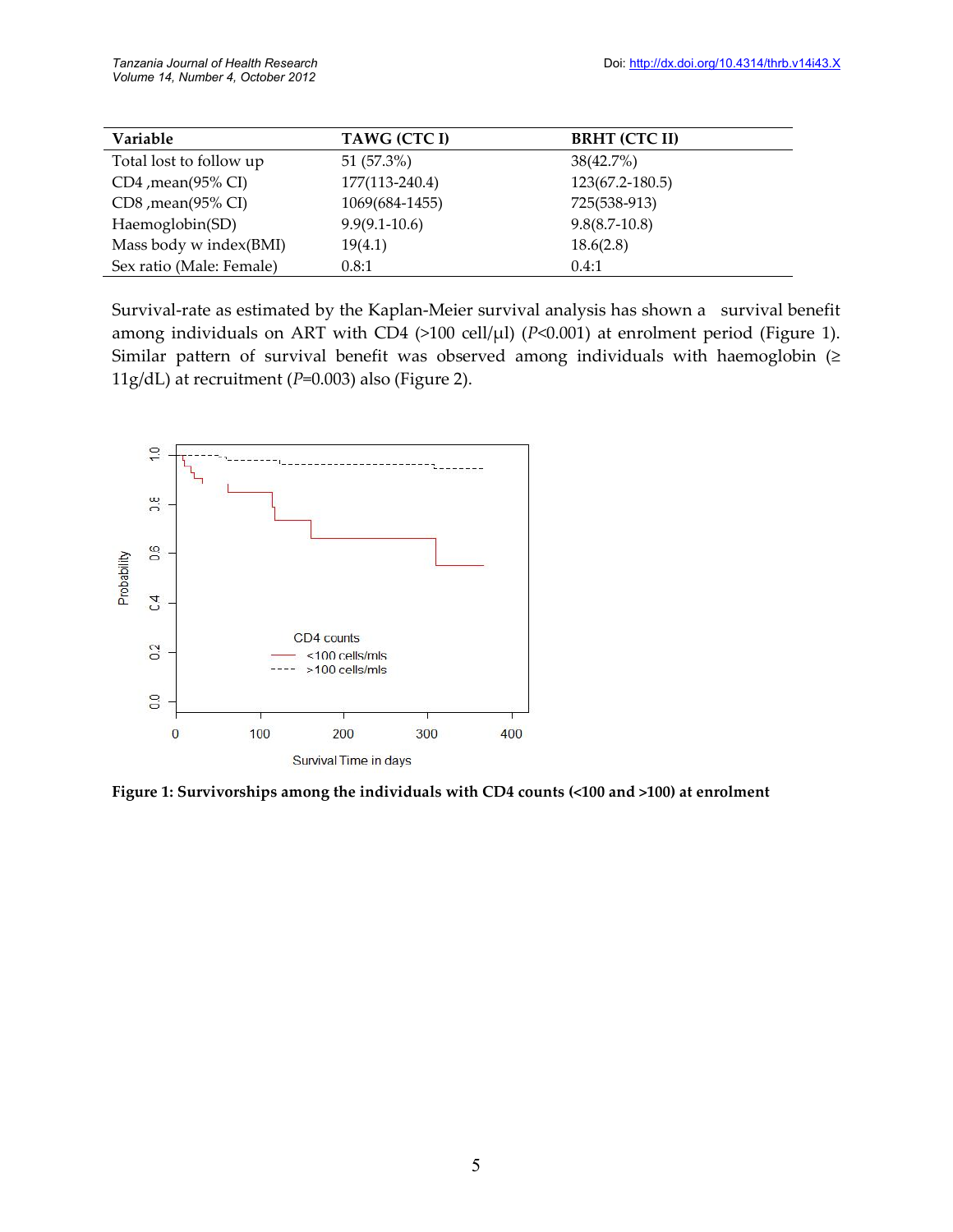

**Figure 2: Survivorship among the individuals with haemoglobin (<11g/dL and 11g/dL) at enrolment**

#### **Discussion**

This current study has shown that, more than half of patients under ARV treatment at two CTC clinics, were considered as lost to follow-up. The lost to follow up occurred within the period of three months after initiation of ART despite having being counselled and accepted adherence to treatment schedule. A large proportion of lost to follow was among women possibly because majority of the recruited patients were also women. This might be the case because women are more sensitive with health status that triggers them to test earlier for HIV (Somi *et al.*, 2009; Ochieng-Ooko *et al*., 2010). On the other hand why men delay access to care and subsequently a bad clinical outcome remains unclear.

This study has also identified that, LTFU was more frequent before ARVs initiation which is during the two weeks of counselling and functional tests processing. Similar observation has been reported in studies conducted in Kenya and Malawi (Hodes, 2010). Our findings identifies two scenarios; (i) individuals who are having signs and symptoms of disease who will consult for care and treatment, however, they will unlikely return back to the clinic unless their health status begins to worsen; (ii) those who are very sick might come back because they are too sick. It is important therefore to have a mechanism to increase the uptake in terms of voluntary counselling, testing, and retention within the programme mostly when checking for functional tests and the tolerance dose provision period before ARVs initiation. It is to be noted that, the overall, loss-to-follow-up rates in this study was lower than the average reported in a systematic review of ART programmes in sub-Saharan Africa (Rosen *et al*., 2007). This could have been attributed to a small sample size of our study. Some of those patients considered as LTFU might have decided to transfer themselves to different CTC clinics without prior information to their original CTC clinic where they registered initially for proper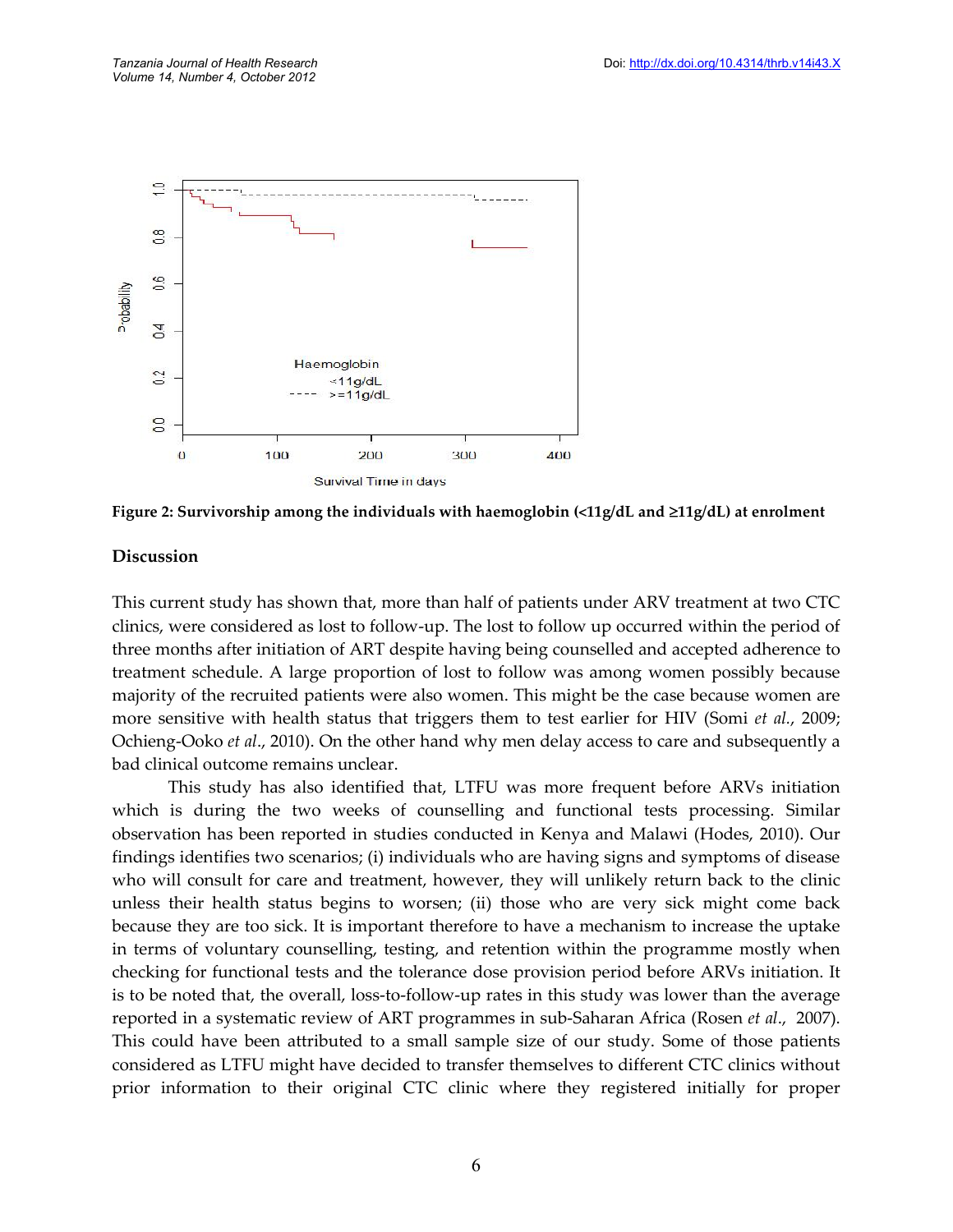recording and transfer. They might have done this because of disclosure problems or travelling costs to the clinic, or having identified a better package offered by programme operating within the vicinity or and confidentiality reasons. LTFU was higher at CTC II as compared to CTC I although individuals recruited at CTC II were fewer in number. It is likely that the number of patients enrolled at CTC II was lower because it was a newly established centre within the hospital whereby the issue of addressing stigma and confidentiality was at its infancy. The other reason for the high LTFU at the CTC II could be that, the regional referral health facility has many patients and the chances that an HIV client will be seen by several people is high as compared to CTC I which is situated strategically to attend HIV/AIDS patients only. It is also possible that, at CTC II less attention is paid to HIV/AIDS patients due to a large number of patients attending the regional health facility for other conditions. Therefore the well-being of HIV/AIDS patients at CTC II could have been compromised hence leading to less recruitment as compared to CTC I.

Our findings do not show any difference between the mean time since initiation of ARV and LTFU in the two CTCs. Similarly no difference was observed in terms of LTFU and home visit by the nurse counsellors. The reason might be because the home visiting nurse counsellors in both CTCs were conducted at the same date and time. The common reason for LTFU in both CTCs was death occurring in the first three months of ARV initiation. This could have been due to the late consulting when these patients were critically ill with very low level of haemoglobin and CD4 glycoprotein of the helper T lymphocytes hence suffering opportunistic infections. This has been observed other in ART programmes in Sub-Saharan Africa (Mocrofit *et al*., 1997; Luebbert *et al*., 2010). In Sub-Saharan Africa and the rest of developing world many HIV clients would consult when having a typical clinical syndrome of immune-suppression whereas at this point in time no fear of stigma but fear of death. The early death among such individuals in our study is likely to be attributed to the low CD4, CD8 T lymphocytes and haemoglobin levels. Similar observations have been reported in a study in Malawi (Tenthani *et al*., 2010).

When we compared ART and survival benefits of individual with CD4 <100 cells/mLs in our study, it was observed that, the chance of dying was higher in this group as compared to those with CD4 >100 cells/mLs and haemoglobin >11g/dl. These results suggest that, the crucial parameters to consider when a survival benefit is to be promoted are CD4 of ≥100cell/ml and haemoglobin levels ≥11g/ml at recruitment or at pre-ARVs. These phenomena correspond well with the time when many clients default from the programme as observed in another study carried out in Tanzania (Bupamba *et al*., 2010). Our findings are supported by observations of Morgan *et al*. (2002) which reported that once a patient was diagnosed to be immune compromised; the median survival is less than a year in Africa setting.

It is a fact that, in high income countries, the ART programmes are well financed and organized in terms of follow ups at both pre-ART and during ART as compared to developing countries where resources are scarce. Scaling up such programmes without considering financial, human resources, together with adherence and sustainability is also calling for high rates of LTFU and early mortalities among individuals already on treatment and those waiting to initiate treatment. The low rate of LTFU at CTCI is likely to be because it was providing food supplements and nutrients as compared to CTCII. This could have influenced and attracted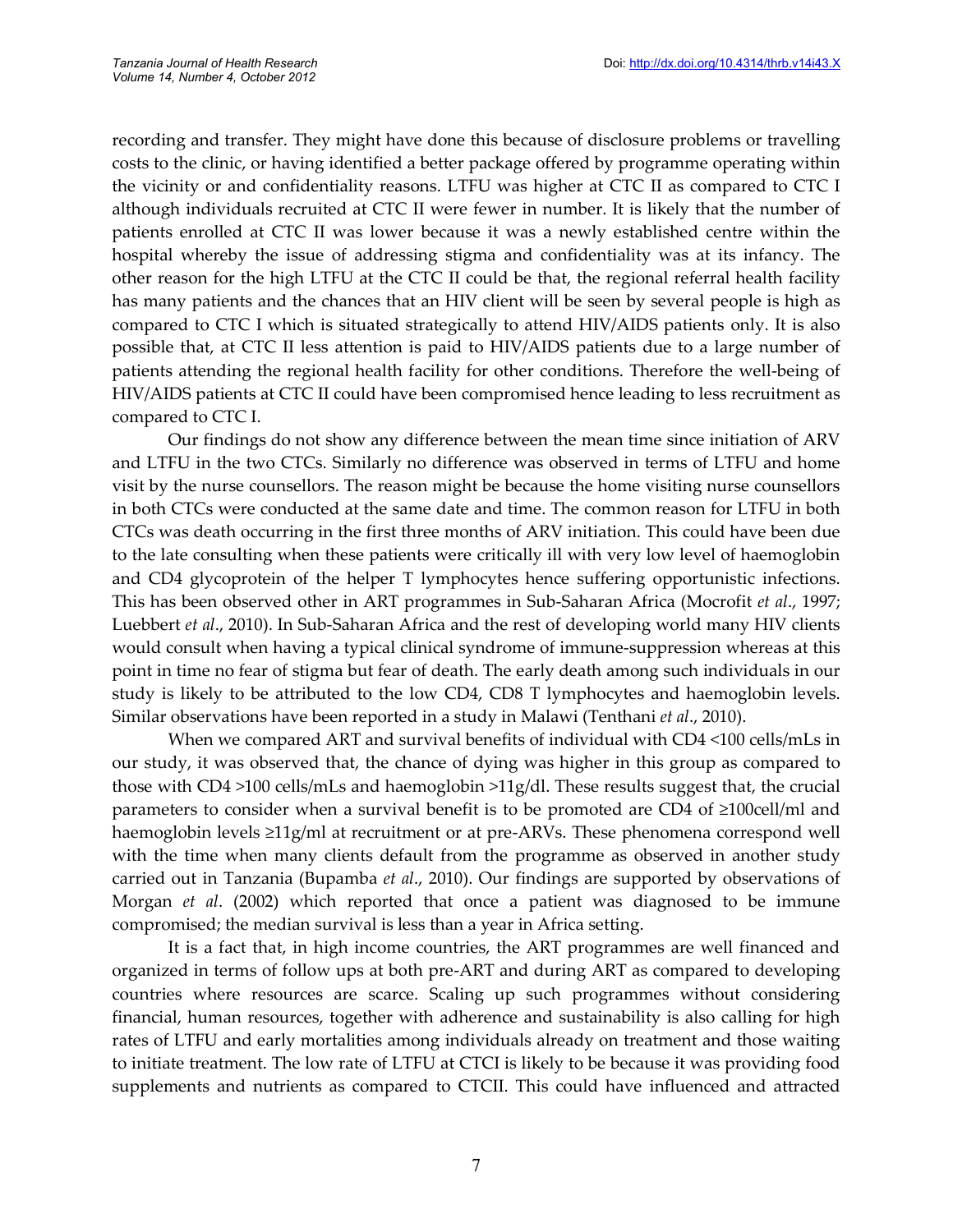clients to remain within the programme longer. This is also true for studies conducted in well funded programmes where food and nutrients supplements were provided in order to optimize clinical outcome in people living with HIV (Mills *et al*., 2006; Rosen *et al*., 2007). However, the problem LTFU attrition during treatment with ART varies widely, depending on the knowledge in managing of ART and funding of such programmes (Nachega, 2010). The longer the follow up, the high proportion of LTFU, similar findings have been reported in studies conducted in Sub-Saharan Africa (Rosen *et al* 2007). The small proportion of death reported in this study could have been contributed to the short period of follow up. Possibly if the follow up period was longer than a year, the effects of severity of those LTFU could have increased the mortalities. In this study, some of the patients who were alive could not be traced, possibly due to intentional wrong address in the register. This type of attitude could have been a reflection of patient feelings before their relatives and friends since they do not want to disclose their HIVseropositivity status because of possible stigma. Whether patients gave a wrong address or not, details recorded at the CTC clinic were inadequate and difficult to explore.

In conclusion, frequent prompt tracing of patient should be part of any drug interventional programme linking facility and communities. These findings are also recommending that, individuals suspecting to have acquired HIV infection should attend CTC early for CD4 T lymphocytes and haemoglobin levels checking to avoid late consulting at critical stage when they have the actual AIDS. This will reduce death at early stages of the disease.

# **Competing interests**

The authors declare that they have no conflict of interests.

# **Authors Contributions**

WHM formulated the idea, hypothesis, data analysis and writing of the manuscript. MLK formulated the idea, hypothesis and data analysis. FF and BPM performed the data cleaning, editing, analysis and writing the manuscript. HAM and CIM conducted clinical examination, evaluated and assessed the progress of clinical aspects of those patients and their welfare. AMR supervised and carried out the laboratory examinations and writing this manuscript.

# **Acknowledgments**

We acknowledge the staff at TAWG and Bombo Regional hospital CTC clinics, study participants, Dr. Deus Ishengoma and the counsellors for their vetted efforts which made this work possible. Dr. Mwelecele N. Malecela, the Director General of the National Institute for Medical research is thanked for permitting this work into public domain. We also thanked several colleagues who read and commented on the manuscript prior to its publication. Suggestions and opinion herein referred are those of the authors and do not actually reflect the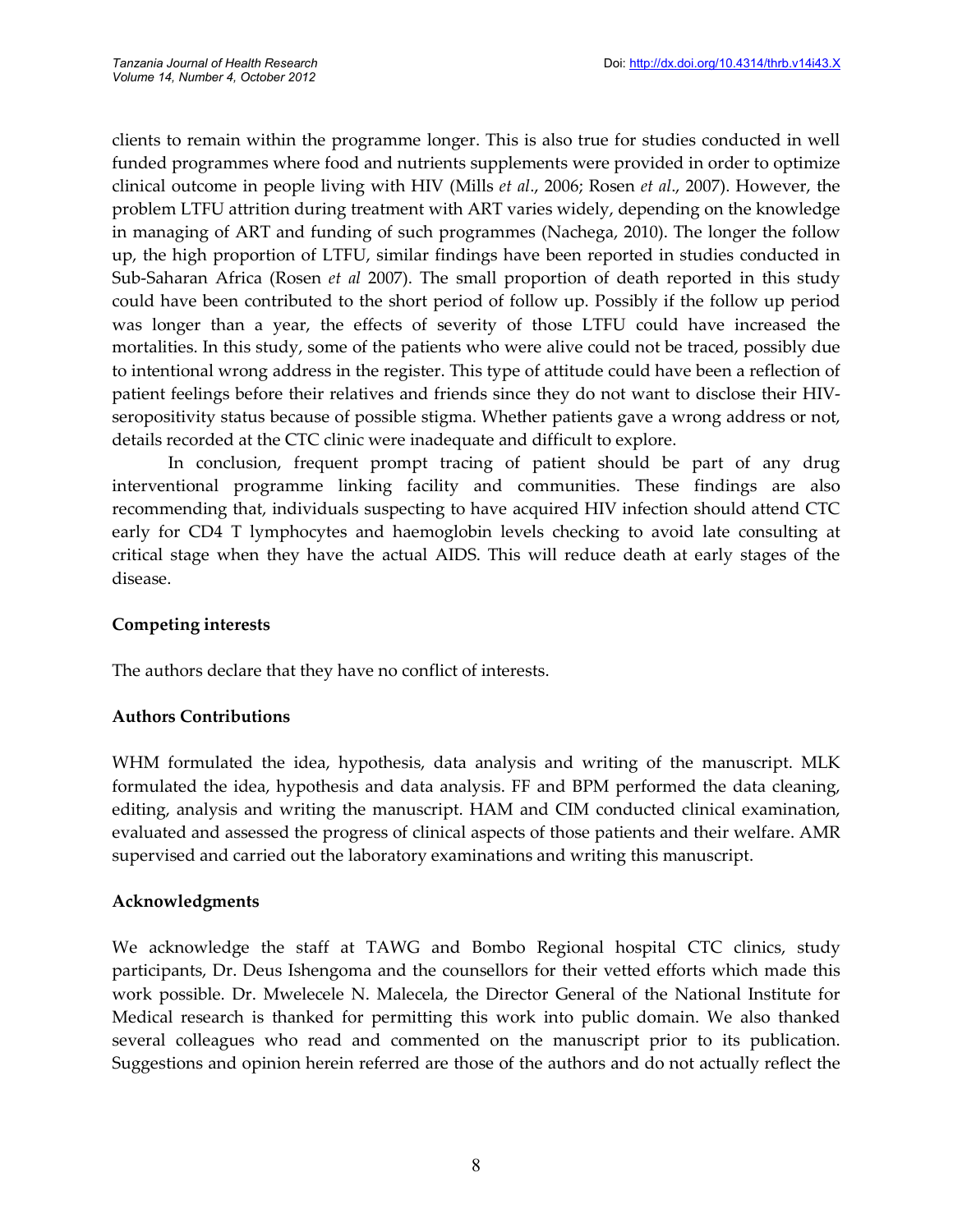views of the neither colleagues nor donor. This study was funded through the NIMR-CDC Coagreement Programme.

### **References**

- Braitstein, P., Brinkhof, M.W., Dabis, F., Schechter, M., Boulle, A., Miotti, P., Wood, R., Laurent, C., Sprinz, E., Seyler, C., Bangsberg, D.R., Balestre, E., Sterne, J.A., May, M. & Egger, M. (2006) Mortality of HIV-1 infected patients in the first year of antiretroviral therapy: comparison between low-income and high-income countries. *Lancet* 367, 817-824.
- Bupamba, M., Mbatia, R., Strachan, M., Nkobelerwa, G., Spendi, S., Mkamballah, A. & Cunningham, A. (2010) Ambassadors for adherence" provision of highly effective default tracing and re-engagement by peer educators in Tanzania. *Eighteenth International AIDS Conference*, Vierra abstract MOAE302,2010
- Calmy, A., Pinoges, L., Szumillin, E., Zachariah, R., Ford, N. & Ferradini, L. (2006) On behalf of Médicins Sans Frontières. Generic fixed-dose combination antiretroviral treatment in resource-poor settings. Multicentric observational cohort. *AIDS* 20, 1163-1169.
- Ferradini, L., Jeannin, A., Pinoges, L., Izopet, J., Othiambo, D., Mankhambo, L., Karungi, G., Szumilin, E., Balandine, S., Fedida, G., Carrieri, M.P., Spire, B., Ford, N., Tassie, J.M., Guern, P.J. & Brasher, C. (2006) Scaling up of highly active antiretroviral therapy in rural district of Malawi: an effectiveness assessment. Lacent 367, 1335-42.
- Fox, M.P & Rosen, S. (2010) Patient retention in antiretroviral therapy programs up to three years on treatment in sub-Saharan Africa, 2007–2009: systematic review. *Tropical Medicine & International Health* 15 (Suppl 1), 1-15
- Gill, C.J., Hamer, D., Simon, J.L., Thea, D.M. & Sabin, L. (2005) No room for complacency about adherence to antiretroviral therapy in sub-Saharan Africa. *AIDS* 19, 1243-1249.
- Hodes, R. (2010). Loss to follow up: Health system, not patients, to blame. http://www.aidsmap.com/page/1499093
- Karcher, H., Omondi, A., Odera, J., Kunz, A. & Harms, G. (2007) Risk factor for treatment of denial and loss to follow up in an antiretroviral treatment cohort in Kenya. *Tropical Medicine & International Health* 12, 687-694.
- Luebbert, J., Tweya, H., Chaweza, T., Mwafilaso, J., John, A., Schnitzler, P., Phiri, S. & Neuhann, F. (2010) *Patterns of ART re-uptake –the effectiveness of the back to care programme in Lilongwe, Malawi*. Eighteenth International AIDS Conference,Vienna abstract MOA0302.
- Matida, L.H., Ramos, A.N., Moncau, J.E.C., Marcopito, L.F., Marques, H.H.S., Succi, R.C.M., Negra. M.D. & Hearst, N. (2007) AIDS by mother-to-child transmission: survival analysis of cases followed from 1983 to 2002 in different regions of Brazil. *Cad. Saúde Pública* 23 (Suppl. 3), S435-S444.
- Mills, E.J., Nachega, J.B., Bangsberg, D.R., Singh, S., Rachlis, B., Wu, P., Wilson, K., Buchan, I., Gill, C.J. & Cooper, C. (2006) Adherence to HAART: a systematic review of developed and developing nation patient-reported barrier and facilitators. *PloS Medicine* 3: e438 doi: 10.1371/journal.pmed.0030438